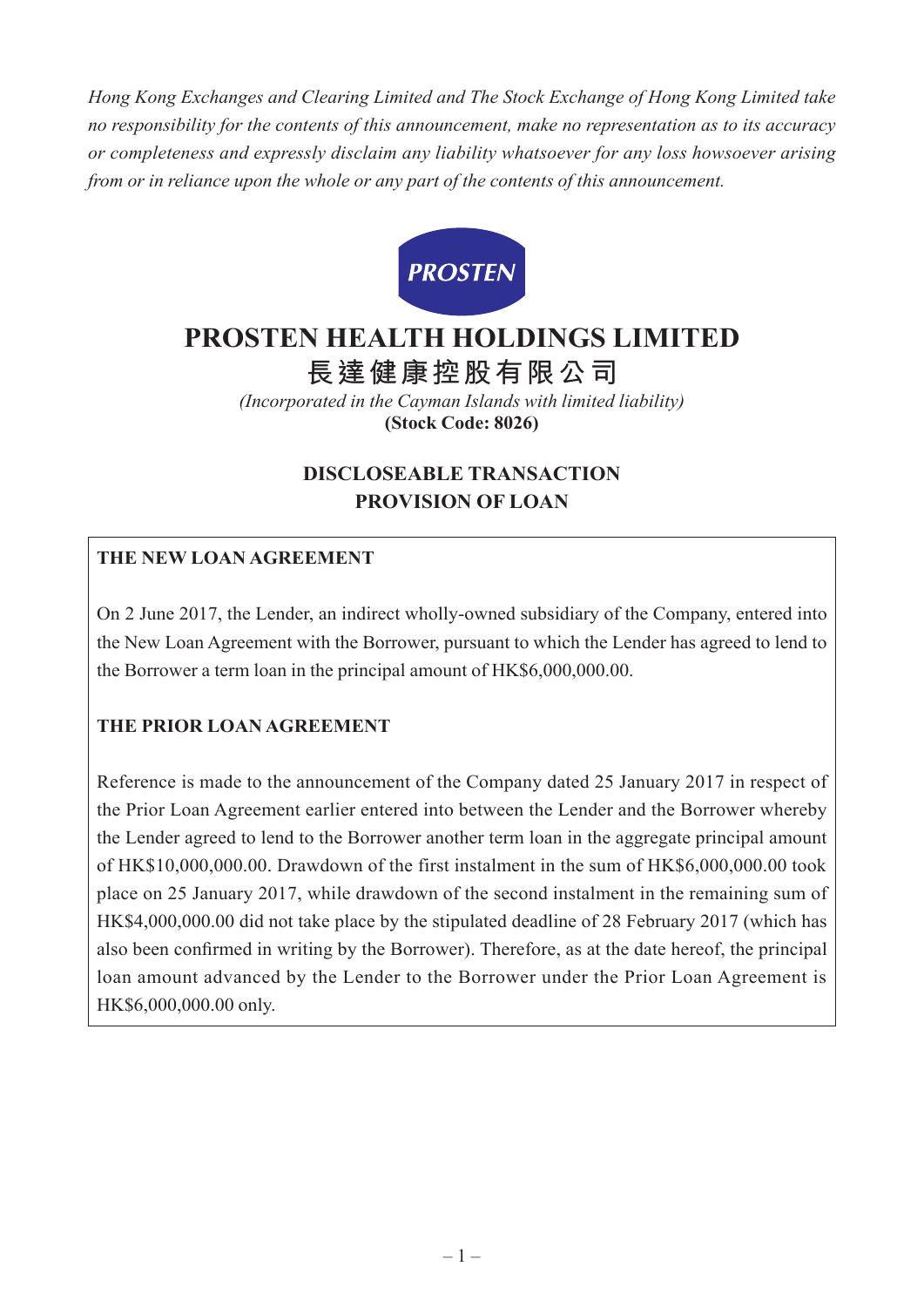# **THE GEM LISTING RULES IMPLICATIONS**

Given that the New Loan Agreement and the Prior Loan Agreement were entered into with the Borrower within a 12-month period, the transactions thereunder shall be aggregated for the purpose of Chapter 19 of the GEM Listing Rules.

As one or more of the applicable percentage ratios as defined in Rule 19.06 of the GEM Listing Rules are 5% or more but none of them is 25% or above, the New Loan and the Previous Loan, on an aggregate basis, constitute discloseable transactions of the Group under Chapter 19 of the GEM Listing Rules. In light of the above, they shall be subject to the reporting and announcement requirements under the GEM Listing Rules.

#### **THE NEW LOAN AGREEMENT**

| Date:                  | 2 June 2017                                                                                                                                                                        |
|------------------------|------------------------------------------------------------------------------------------------------------------------------------------------------------------------------------|
| Lender:                | SZ Enterprise Union Finance Limited (深企聯合小額貸款有<br>限公司), an indirect wholly-owned subsidiary of the Company                                                                         |
| Borrower:              | The Borrower, Chen Tianju (陳天駒)                                                                                                                                                    |
| Principal Loan Amount: | HK\$6,000,000.00                                                                                                                                                                   |
| Drawdown Date:         | 7 June 2017                                                                                                                                                                        |
| Term:                  | 8 months from the drawdown date                                                                                                                                                    |
| Final Repayment Date:  | 7 February 2018, but early repayment is also allowed.                                                                                                                              |
| Interest:              | 12% per annum. Accrued interest shall be paid in the first<br>instance on 7 December 2017, and thereafter on the final<br>repayment date together with repayment of the principal. |

The terms of the New Loan Agreement were arrived at after arm's length negotiations between the Lender and the Borrower. The Lender is a licensed money lender and its principal business activity is provision of money lending services. The provision of the New Loan denotes a transaction of a revenue nature and carried out as part of the ordinary and usual course of business of the Lender.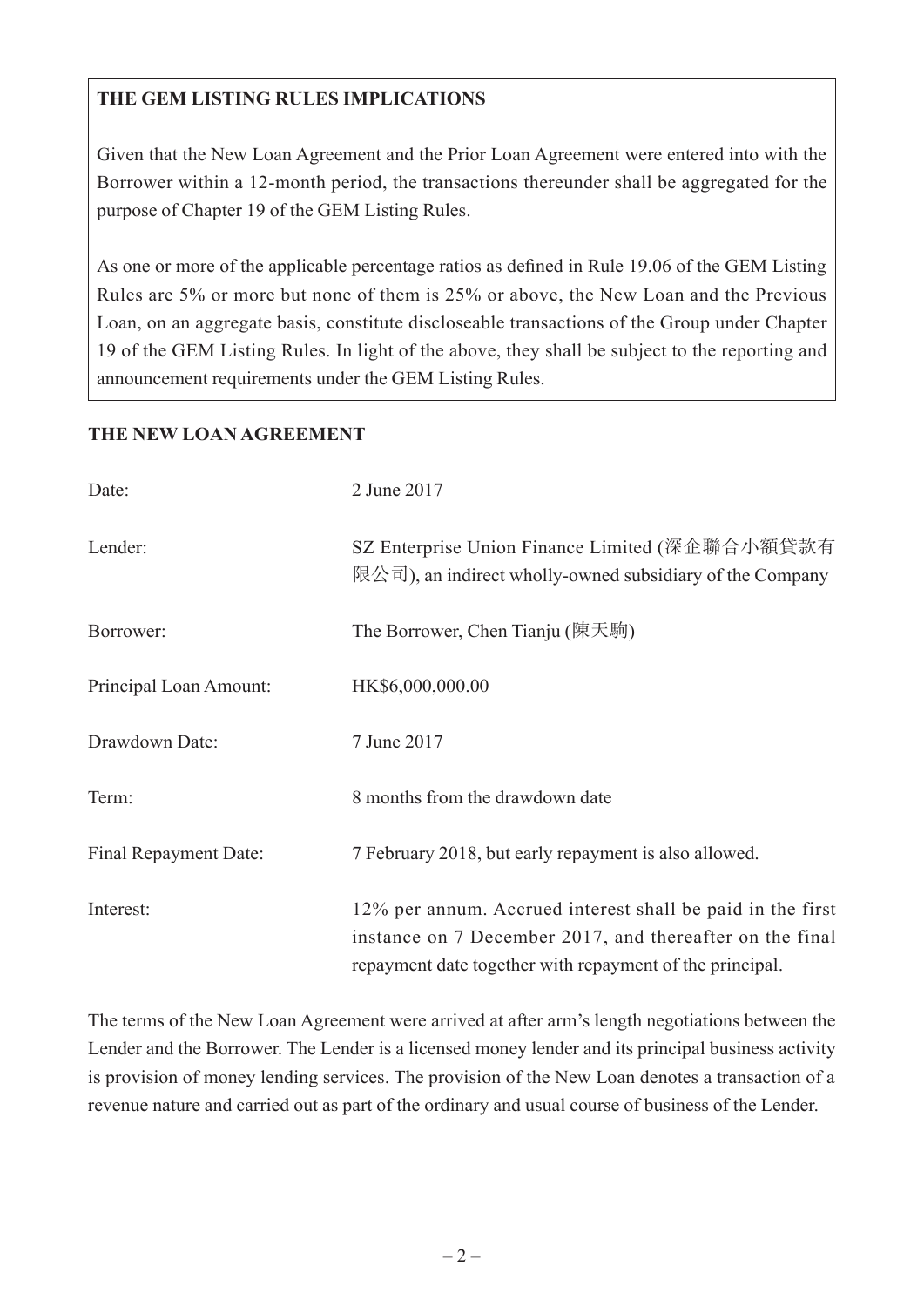## **THE PRIOR LOAN AGREEMENT**

Reference is made to the announcement of the Company dated 25 January 2017 in respect of the Prior Loan Agreement earlier entered into between the Lender and the Borrower whereby the Lender agreed to lend to the Borrower another term loan in the aggregate principal amount of HK\$10,000,000.00. Drawdown of the first instalment in the sum of HK\$6,000,000.00 took place on 25 January 2017, while drawdown of the second instalment in the remaining sum of HK\$4,000,000.00 did not take place by the stipulated deadline of 28 February 2017 (which has also been confirmed in writing by the Borrower). Therefore, as at the date hereof, the principal loan amount advanced by the Lender to the Borrower under the Prior Loan Agreement is HK\$6,000,000.00 only.

## **THE GEM LISTING RULES IMPLICATIONS**

Given that the New Loan Agreement and the Prior Loan Agreement were entered into with the Borrower within a 12-month period, the transactions thereunder shall be aggregated for the purpose of Chapter 19 of the GEM Listing Rules.

As one or more of the applicable percentage ratios as defined in Rule 19.06 of the GEM Listing Rules are 5% or more but none of them is 25% or above, the New Loan and the Previous Loan, on an aggregate basis, constitute discloseable transactions of the Group under Chapter 19 of the GEM Listing Rules. In light of the above, they shall be subject to the reporting and announcement requirements under the GEM Listing Rules.

## **INFORMATION ON THE COMPANY, THE GROUP AND THE LENDER**

The Company is an investment holding company. The Group's principal businesses encompass provision of wireless value-added services, trading and retail sales of jewelry, provision of financial services including lending money business, and trading, distribution and manufacturing of medical, pharmaceutical and healthcare food products.

The Lender is a company incorporated in Hong Kong with limited liability and an indirect wholly-owned subsidiary of the Company. It is a registered money lender holding a valid money lenders licence under the Money Lenders Ordinance (Chapter 163, Laws of Hong Kong), and is principally engaged in the business of provision of money lending services.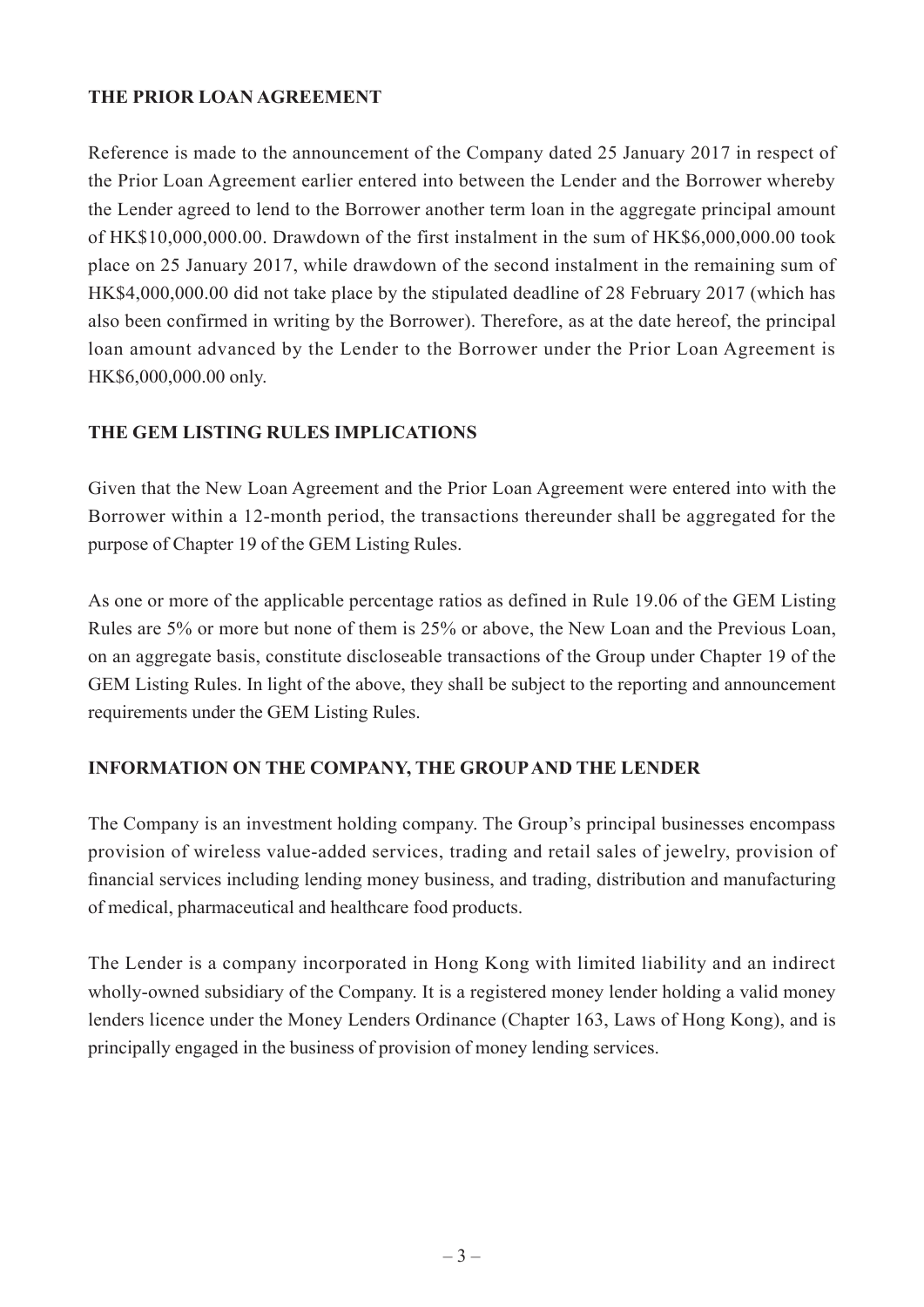#### **INFORMATION ON THE BORROWER**

To the best knowledge, information and belief of the Directors having made all reasonable enquiries, the Borrower is a merchant and an independent third party not connected with the Company and its connected persons.

#### **REASON FOR AND BENEFITS OF THE NEW LOAN ARRANGEMENT**

The Lender is a licensed money lender and its principal business activity is provision of money lending services. The provision of the New Loan constitutes a transaction carried out as part of the ordinary and usual course of business of the Lender, and will bring in interest income to it.

The Lender has conducted internal risk assessment on the subject new loan arrangement. To the best knowledge, information and belief of the Directors having made all reasonable enquiries, the Borrower has substantial investments and assets in the PRC which support his financial capability to repay both the New Loan and the Previous Loan. The purpose of the New Loan is to enhance his short-term cash flow. Therefore, the Lender has not sought securities or collaterals for his repayment of the New Loan.

The Directors consider that the transactions contemplated by the New Loan Agreement are on normal commercial terms, and the terms of the New Loan Agreement are fair and reasonable and in the interests of the Group and the shareholders of the Company as a whole having considered the current market norm in relation to similar transactions.

## **DEFINITIONS**

In this announcement, the following expressions shall, unless the context requires otherwise, have the following meanings:

| "Board"    | the board of Directors                                                                                                                                                                                                               |
|------------|--------------------------------------------------------------------------------------------------------------------------------------------------------------------------------------------------------------------------------------|
| "Borrower" | Mr. Chen Tianju (陳天駒), the borrower under both the New<br>Loan Agreement and the Prior Loan Agreement                                                                                                                                |
| "Company"  | Prosten Health Holdings Limited (formerly known as Prosten)<br>Technology Holdings Limited), a company incorporated in the<br>Cayman Islands with limited liability, the shares of which are<br>listed on the GEM (stock code: 8026) |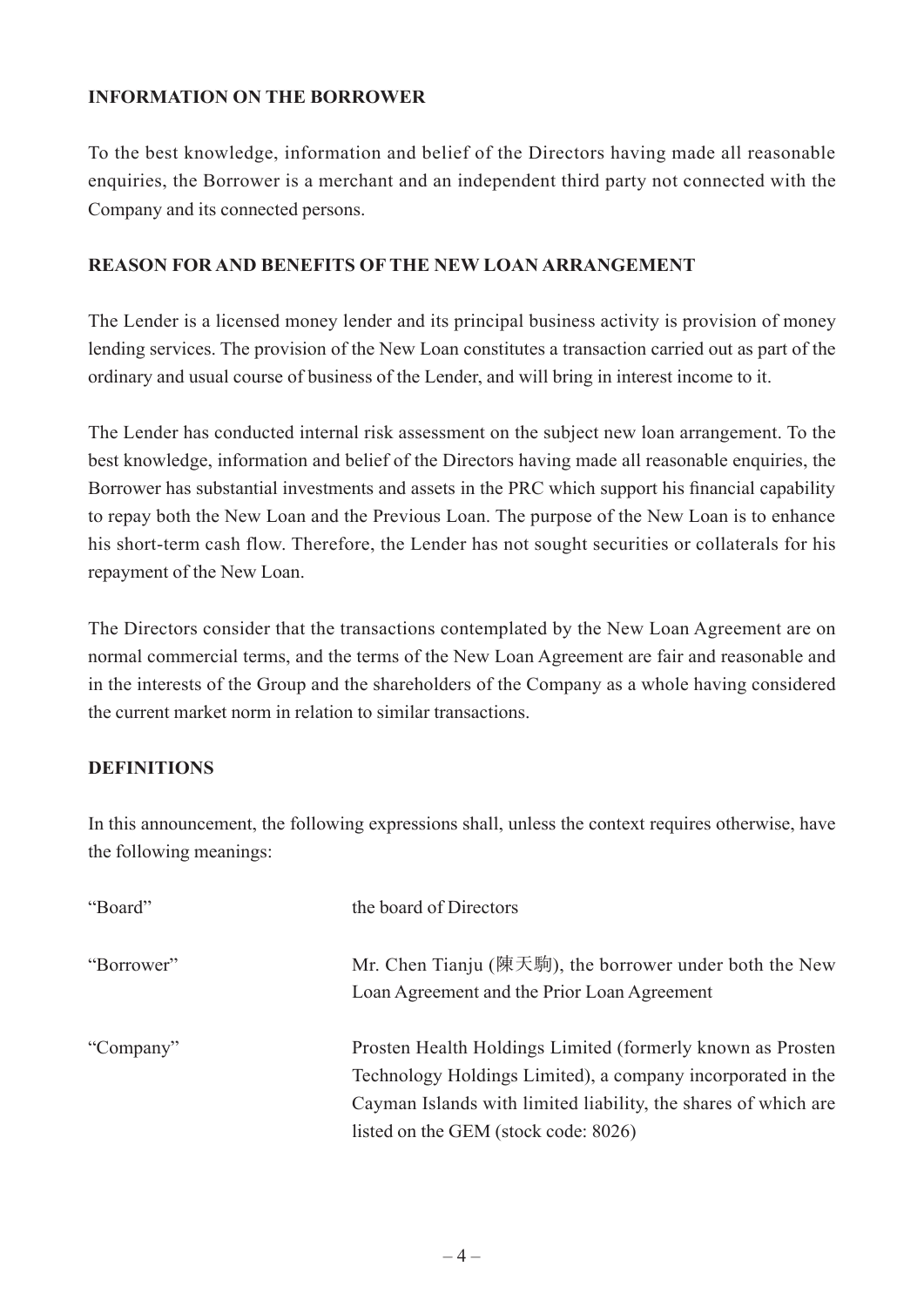| "connected person(s)" | has the meaning ascribed to it under the GEM Listing Rules                                                                                                                                                                                                                                   |
|-----------------------|----------------------------------------------------------------------------------------------------------------------------------------------------------------------------------------------------------------------------------------------------------------------------------------------|
| "Director(s)"         | the director(s) of the Company                                                                                                                                                                                                                                                               |
| "GEM"                 | the Growth Enterprise Market of the Stock Exchange                                                                                                                                                                                                                                           |
| "GEM Listing Rules"   | the Rules Governing the Listing of Securities on the GEM                                                                                                                                                                                                                                     |
| "Group"               | the Company and its subsidiaries collectively                                                                                                                                                                                                                                                |
| "Hong Kong"           | The Hong Kong Special Administrative Region of the PRC                                                                                                                                                                                                                                       |
| "HK\$"                | Hong Kong Dollars, the prevailing lawful currency of Hong<br>Kong                                                                                                                                                                                                                            |
| "Lender"              | SZ Enterprise Union Finance Limited (深企聯合小額貸款有<br>限公司), a company incorporated in Hong Kong with limited<br>liability holding a valid money lenders licence under the Money<br>Lenders Ordinance (Chapter 163, Laws of Hong Kong), and an<br>indirect wholly-owned subsidiary of the Company |
| "New Loan"            | the term loan in the principal amount of HK\$6,000,000.00<br>granted by the Lender to the Borrower pursuant to the terms of<br>the New Loan Agreement                                                                                                                                        |
| "New Loan Agreement"  | the loan agreement dated 2 June 2017 entered into between the<br>Lender and the Borrower in relation to the provision of the New<br>Loan in the principal amount of HK\$6,000,000.00                                                                                                         |
| "PRC"                 | the People's Republic of China which excludes Hong Kong and<br>Macau Special Administrative Regions for the purpose of this<br>announcement                                                                                                                                                  |
| "Previous Loan"       | the term loan in the principal amount of $HK$6,000,000.00$<br>(being the first instalment) actually advanced by the Lender to<br>the Borrower pursuant to the terms of the Prior Loan Agreement                                                                                              |